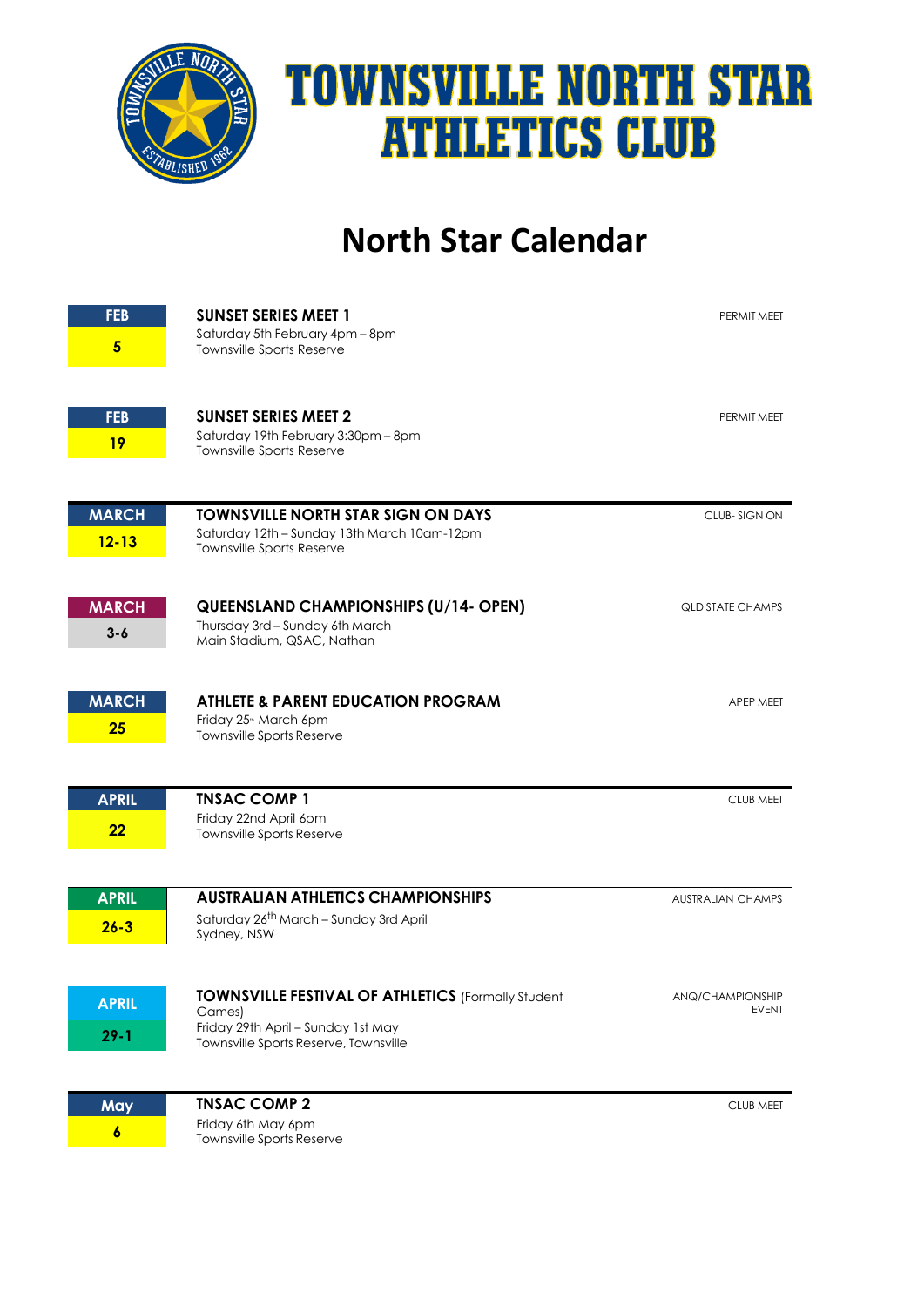| <b>MAY</b>              | <b>TNS COMP 3</b>                                                                                      | <b>CLUB MEET</b>    |
|-------------------------|--------------------------------------------------------------------------------------------------------|---------------------|
| 13                      | Friday 13th May 6pm<br>Townsville Sports Reserve                                                       |                     |
|                         |                                                                                                        |                     |
| <b>MAY</b>              | <b>MACKAY TRACK AND FIELD CARNIVAL</b>                                                                 | CARNIVAL            |
| $21 - 22$               | Saturday 21st May-Sunday 22nd May<br>Mackay Aquatic & Recreation Complex                               |                     |
|                         |                                                                                                        |                     |
| <b>MAY</b>              | <b>TNS COMP 4</b>                                                                                      | <b>CLUB MEET</b>    |
| 22                      | Sunday 22nd May 6pm<br>Townsville Sports Reserve                                                       |                     |
|                         |                                                                                                        |                     |
| <b>MAY</b>              | <b>TNS COMP 5</b>                                                                                      | <b>CLUB MEET</b>    |
| 27                      | Friday 27th May 6pm<br>Townsville Sports Reserve                                                       |                     |
| <b>MAY</b>              | <b>CAIRNS TWILIGHT MEET</b>                                                                            | CARNIVAL            |
| 28                      | Saturday 28th May<br><b>Barlow Park, Cairns</b>                                                        |                     |
|                         |                                                                                                        |                     |
| June                    | <b>TNS COMP 6</b>                                                                                      | <b>CLUB MEET</b>    |
| $\overline{\mathbf{3}}$ | Friday 3rd June 6pm<br>Townsville Sports Reserve                                                       |                     |
|                         |                                                                                                        |                     |
| <b>JUNE</b>             | <b>TNS COMP 7</b>                                                                                      | <b>CLUB MEET</b>    |
| 12                      | Sunday 12 <sup>th</sup> June 6pm<br>Townsville Sports Reserve                                          |                     |
|                         |                                                                                                        |                     |
| <b>JUNE</b>             | <b>TNS COMP 8</b>                                                                                      | <b>CLUB MEET</b>    |
| 17                      | Friday 17 <sup>th</sup> June 6pm<br>Townsville Sports Reserve                                          |                     |
|                         |                                                                                                        |                     |
| <b>JUNE</b>             | LITTLE ATHLETICS NORTH QLD WINTER CARNIVAL<br>Saturday 25 <sup>th</sup> - Sunday 26 <sup>th</sup> June | <b>LAQ CARNIVAL</b> |
| $25 - 26$               | Townsville Sports Reserve                                                                              |                     |
|                         | <b>TNS COMP 9</b>                                                                                      |                     |
| <b>JUNE</b><br>24       | Friday 24th June 6pm                                                                                   | <b>CLUB MEET</b>    |
|                         | Townsville Sports Reserve                                                                              |                     |
|                         |                                                                                                        |                     |
| <b>JULY</b><br>15       | <b>TNS COMP 10</b><br>Friday 15th July 6pm                                                             | <b>CLUB MEET</b>    |
|                         | Townsville Sports Reserve                                                                              |                     |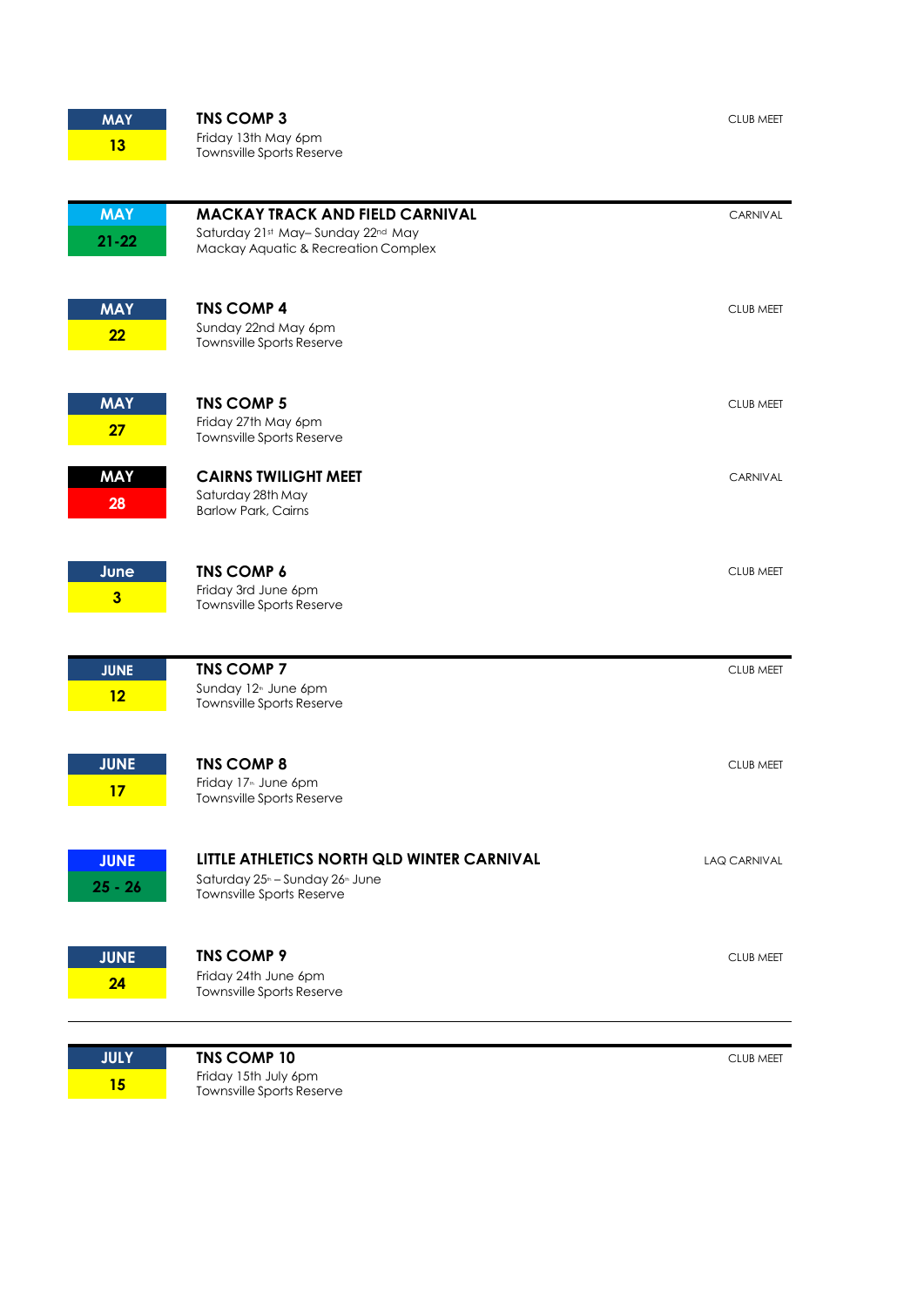

## **TOWNSVILLE NORTH STAR ATHLETICS CLUB**

| <b>JULY</b><br>$23 - 24$   | <b>CAIRNS CORAL COAST TRACK &amp; FIELD CARNIVAL</b><br>Saturday 23rd - Sunday 24th July<br><b>Barlow Park, Cairns</b>                  | CARNIVAL               |
|----------------------------|-----------------------------------------------------------------------------------------------------------------------------------------|------------------------|
| <b>JULY</b><br>29          | <b>TNS COMP 11</b><br>Friday 29th July 6pm<br>Townsville Sports Reserve                                                                 | <b>CLUB MEET</b>       |
| August<br>$5\phantom{1}$   | <b>TNS COMP 12</b><br>Friday 5th August 6pm<br>Townsville Sports Reserve                                                                | CARNIVAL               |
| <b>AUGUST</b><br>12        | <b>TNS COMP 13</b><br>Friday 12th August 6pm<br><b>Townsville Sports Reserve</b>                                                        | <b>CLUB MEET</b>       |
| <b>AUGUST</b><br>$8 - 12$  | <b>TOWNSVILLE PRIMARY INTERSCHOOL TRACK &amp; FIELD</b><br>Monday 8th - Friday 12th August<br>Townsville Sports Reserve                 | <b>SCHOOL CARNIVAL</b> |
| <b>AUGUST</b><br>$13 - 14$ | <b>BOWEN TRACK AND FIELD CARNIVAL</b><br>Saturday 13 <sup>th</sup> August - Sunday 14 <sup>th</sup> August<br>Bowen                     | <b>CARNIVAL</b>        |
| <b>AUGUST</b><br>19        | <b>TNS COMP 14</b><br>Friday 19 <sup>th</sup> August 6pm<br>Townsville Sports Reserve                                                   | <b>CLUB MEET</b>       |
| <b>AUGUST</b><br>$16 - 19$ | <b>TOWNSVILLE SECONDARY INTERSCHOOL TRACK &amp; FIELD</b><br>Tuesday 16th - Friday 19 <sup>th</sup> August<br>Townsville Sports Reserve | <b>SCHOOL CARNIVAL</b> |
| <b>AUGUST</b><br>26        | <b>TNS COMP 15</b><br>Friday 26 <sup>th</sup> August 6pm<br>Townsville Sports Reserve                                                   | <b>CLUB MEET</b>       |
| <b>AUGUST</b><br>30        | <b>NQ PRIMARY TRACK &amp; FIELD MEET</b><br>Tuesday 30th August<br><b>Townsville Sports Reserve</b>                                     | <b>SCHOOL CARNIVAL</b> |
| <b>SEPT</b>                | <b>NQ SECONDARY TRACK &amp; FIELD MEET</b>                                                                                              | SCHOOL CARNIVAL        |

## **1** Thursday 1st September Townsville Sports Reserve